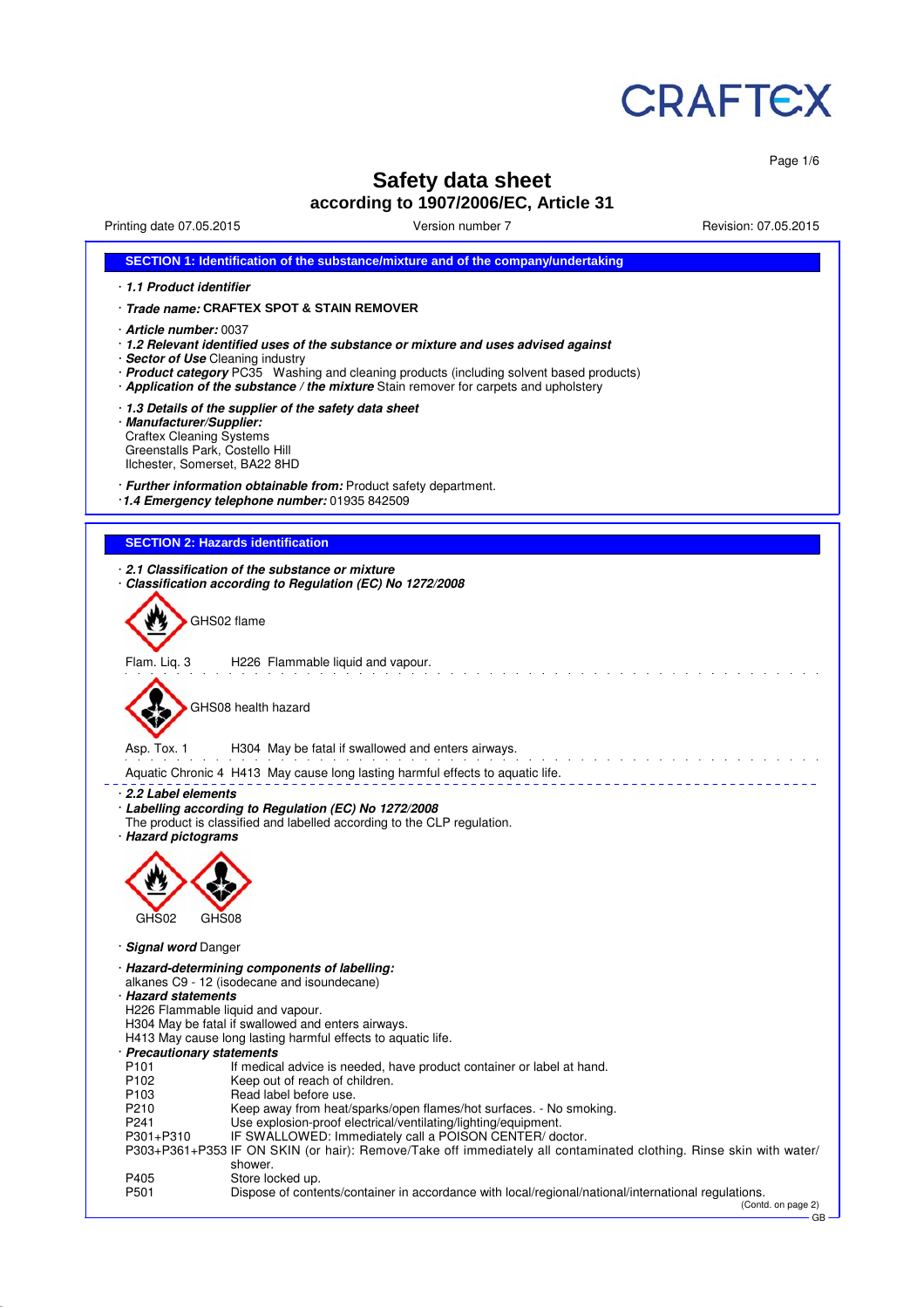Printing date 07.05.2015 Version number 7 Revision: 07.05.2015 Revision: 07.05.2015

(Contd. of page 1)

25-50%

### **Trade name: CRAFTEX SPOT & STAIN REMOVER**

#### · **Additional information:**

- EUH066 Repeated exposure may cause skin dryness or cracking.
- · **2.3 Other hazards**
- · **Results of PBT and vPvB assessment**
- · **PBT:** Not applicable.
- · **vPvB:** Not applicable.

### **SECTION 3: Composition/information on ingredients**

#### · **3.2 Chemical characterisation: Mixtures**

· **Description:** Mixture of substances listed below with nonhazardous additions.

### · **Dangerous components:**

alkanes C9 - 12 (isodecane and isoundecane)

 $\bigotimes$  Flam. Liq. 3, H226;  $\bigotimes$  Asp. Tox. 1, H304; Aquatic Chronic 4, H413

· **Regulation (EC) No 648/2004 on detergents / Labelling for contents**

aliphatic hydrocarbons ≥ 30% ≥ 30% ≥ 30% ≥ 30% ≥ 30% ≥ 30% ≥ 30% ≥ 30% ≥ 30% ≥ 30% ≥ 30% ≥ 30% ≥ 30% ≥ 30% ≥ 30% anionic surfactants 15 - 30% and the surfactants 15 - 30% and the surfactants 15 - 30% and the surfactants 15 - 30% and the surfactants of  $\frac{1}{10}$  - 30% and the surfactants of  $\frac{1}{10}$  - 30% and the surfactants of  $\frac$ 

### **SECTION 4: First aid measures**

· **4.1 Description of first aid measures**

- · **After inhalation:** Supply fresh air; consult doctor in case of complaints.
- · **After skin contact:** Generally the product does not irritate the skin.
- · **After eye contact:** Rinse opened eye for several minutes under running water.
- · **After swallowing:** If symptoms persist consult doctor.
- · **4.2 Most important symptoms and effects, both acute and delayed** No further relevant information available.
- · **4.3 Indication of any immediate medical attention and special treatment needed**

No further relevant information available.

#### **SECTION 5: Firefighting measures**

· **5.1 Extinguishing media**

· **Suitable extinguishing agents:** CO2, sand, extinguishing powder. Do not use water.

- · **For safety reasons unsuitable extinguishing agents:** Water with full jet
- · **5.2 Special hazards arising from the substance or mixture** No further relevant information available.
- · **5.3 Advice for firefighters**
- · **Protective equipment:** No special measures required.

### **SECTION 6: Accidental release measures**

|  | $\cdot$ 6.1 Personal precautions, protective equipment and emergency procedures<br>Wear protective equipment. Keep unprotected persons away.<br>6.2 Environmental precautions:<br>Do not allow product to reach sewage system or any water course.<br>Inform respective authorities in case of seepage into water course or sewage system.<br>Do not allow to enter sewers/ surface or ground water.<br>6.3 Methods and material for containment and cleaning up:<br>Absorb with liquid-binding material (sand, diatomite, acid binders, universal binders, sawdust).<br>Dispose contaminated material as waste according to item 13.<br>Ensure adequate ventilation.<br>Do not flush with water or aqueous cleansing agents<br>6.4 Reference to other sections<br>See Section 7 for information on safe handling.<br>See Section 8 for information on personal protection equipment.<br>See Section 13 for disposal information. |  |
|--|-----------------------------------------------------------------------------------------------------------------------------------------------------------------------------------------------------------------------------------------------------------------------------------------------------------------------------------------------------------------------------------------------------------------------------------------------------------------------------------------------------------------------------------------------------------------------------------------------------------------------------------------------------------------------------------------------------------------------------------------------------------------------------------------------------------------------------------------------------------------------------------------------------------------------------------|--|
|--|-----------------------------------------------------------------------------------------------------------------------------------------------------------------------------------------------------------------------------------------------------------------------------------------------------------------------------------------------------------------------------------------------------------------------------------------------------------------------------------------------------------------------------------------------------------------------------------------------------------------------------------------------------------------------------------------------------------------------------------------------------------------------------------------------------------------------------------------------------------------------------------------------------------------------------------|--|

(Contd. on page 3)

GB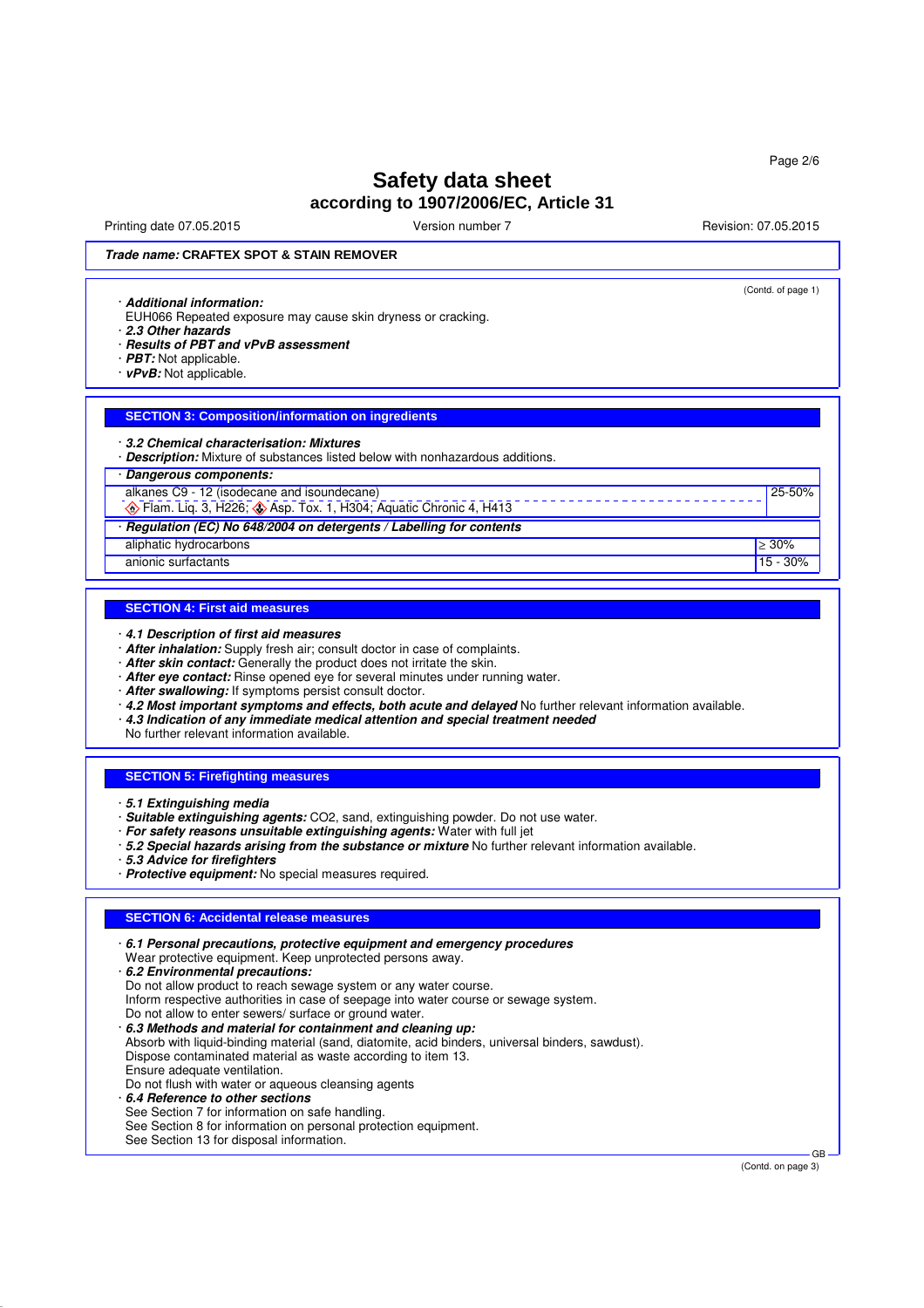Printing date 07.05.2015 Version number 7 Revision: 07.05.2015 Revision: 07.05.2015

(Contd. of page 2)

GB

**Trade name: CRAFTEX SPOT & STAIN REMOVER**

### **SECTION 7: Handling and storage**

- · **7.1 Precautions for safe handling** Ensure good ventilation/exhaustion at the workplace. Prevent formation of aerosols.
- · **Information about fire and explosion protection:** Keep ignition sources away - Do not smoke. Protect against electrostatic charges.
- · **7.2 Conditions for safe storage, including any incompatibilities**
- · **Storage:**
- · **Requirements to be met by storerooms and receptacles:** No special requirements.
- · **Information about storage in one common storage facility:** Not required.
- · **Further information about storage conditions:** Keep container tightly sealed.
- · **7.3 Specific end use(s)** No further relevant information available.

### **SECTION 8: Exposure controls/personal protection**

- · **Additional information about design of technical facilities:** No further data; see item 7.
- · **8.1 Control parameters**
- · **Ingredients with limit values that require monitoring at the workplace:** The product does not contain any relevant quantities of materials with critical values that have to be monitored at the workplace.
- · **Additional information:** The lists valid during the making were used as basis.
- · **8.2 Exposure controls**
- · **Personal protective equipment:**
- · **General protective and hygienic measures:**
- Keep away from foodstuffs, beverages and feed. Wash hands before breaks and at the end of work.
- Do not inhale gases / fumes / aerosols.
- · **Respiratory protection:** Not required.
- · **Protection of hands:**
- The glove material has to be impermeable and resistant to the product/ the substance/ the preparation.

Due to missing tests no recommendation to the glove material can be given for the product/ the preparation/ the chemical mixture.

Selection of the glove material on consideration of the penetration times, rates of diffusion and the degradation · **Material of gloves**

The selection of the suitable gloves does not only depend on the material, but also on further marks of quality and varies from manufacturer to manufacturer. As the product is a preparation of several substances, the resistance of the glove material can not be calculated in advance and has therefore to be checked prior to the application.

- · **Penetration time of glove material**
- The exact break through time has to be found out by the manufacturer of the protective gloves and has to be observed. · **Eye protection:**



Tightly sealed goggles

|                                     | · 9.1 Information on basic physical and chemical properties |  |
|-------------------------------------|-------------------------------------------------------------|--|
| · General Information               |                                                             |  |
| · Appearance:                       |                                                             |  |
| Form:                               | Liguid                                                      |  |
| Colour:                             | Milky                                                       |  |
| · Odour:                            | Solvent-like                                                |  |
| Odour threshold:                    | Not determined.                                             |  |
| $\cdot$ pH-value at 20 $\degree$ C: |                                                             |  |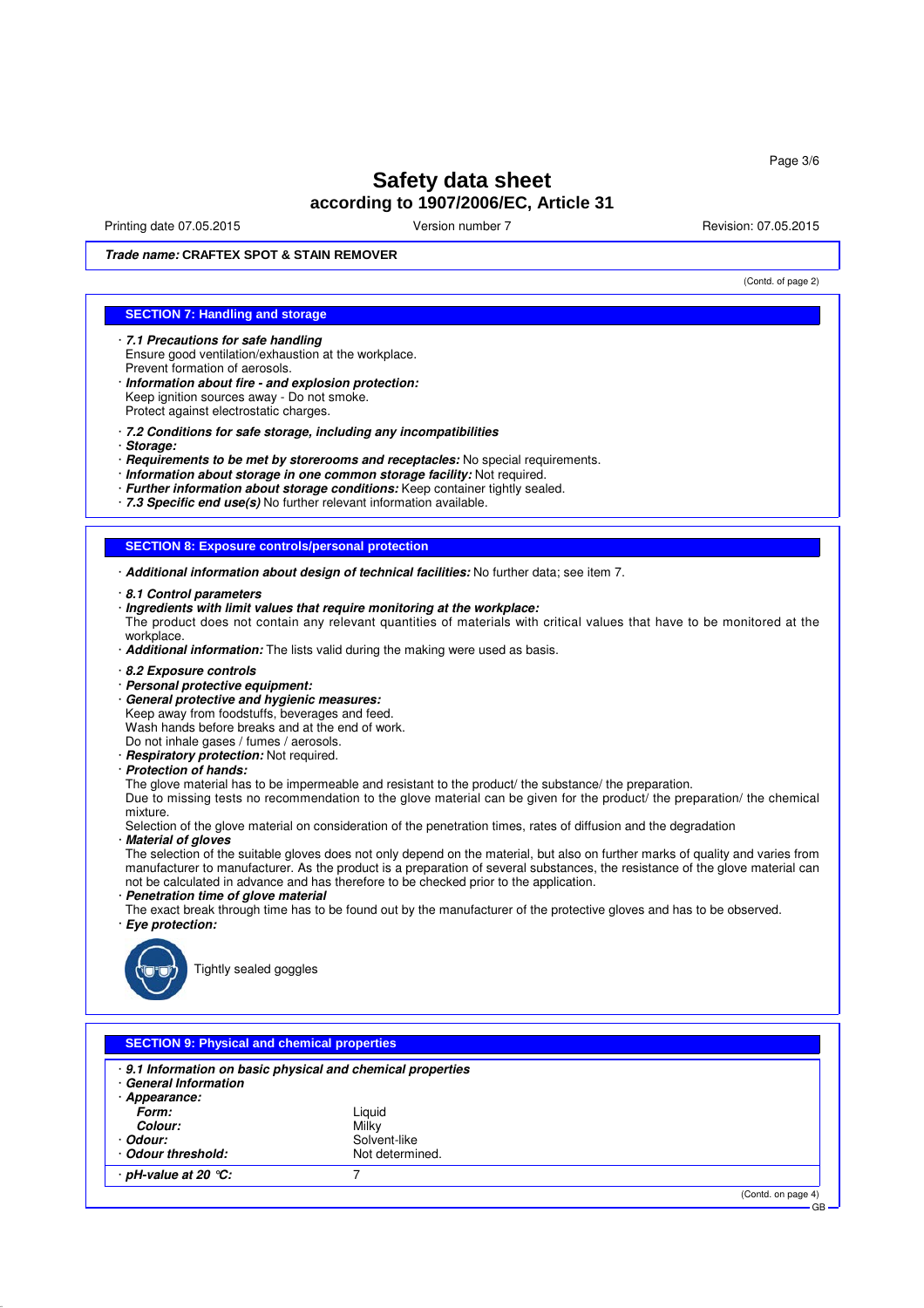Printing date 07.05.2015 Version number 7 Revision: 07.05.2015

## **Trade name: CRAFTEX SPOT & STAIN REMOVER**

|                                                                                     | (Contd. of page 3)                                                                             |
|-------------------------------------------------------------------------------------|------------------------------------------------------------------------------------------------|
| Change in condition<br>Melting point/Melting range:<br>Boiling point/Boiling range: | Undetermined.<br>98 °C                                                                         |
| <b>Flash point:</b>                                                                 | 43 °C                                                                                          |
| Flammability (solid, gaseous):                                                      | Not applicable.                                                                                |
| · Ignition temperature:                                                             | $>200$ °C                                                                                      |
| · Decomposition temperature:                                                        | Not determined.                                                                                |
| Self-igniting:                                                                      | Product is not selfigniting.                                                                   |
| Danger of explosion:                                                                | Product is not explosive. However, formation of explosive air/vapour mixtures are<br>possible. |
| <b>Explosion limits:</b><br>Lower:<br>Upper:                                        | Not determined.<br>Not determined.                                                             |
| Vapour pressure:                                                                    | Not determined.                                                                                |
| Density:<br><b>Relative density</b><br>Vapour density<br><b>Evaporation rate</b>    | Not determined.<br>Not determined.<br>Not determined.<br>Not determined.                       |
| Solubility in / Miscibility with<br>water:                                          | Not miscible or difficult to mix.                                                              |
| · Partition coefficient (n-octanol/water): Not determined.                          |                                                                                                |
| Viscosity:<br>Dynamic:<br>Kinematic:                                                | Not determined.<br>Not determined.                                                             |
| Solvent content:<br>Organic solvents:<br>· 9.2 Other information                    | $0.0\%$<br>No further relevant information available.                                          |

### **SECTION 10: Stability and reactivity**

· **10.1 Reactivity**

- · **10.2 Chemical stability**
- · **Thermal decomposition / conditions to be avoided:** No decomposition if used according to specifications.
- · **10.3 Possibility of hazardous reactions** No dangerous reactions known.
- · **10.4 Conditions to avoid** No further relevant information available.
- · **10.5 Incompatible materials:** No further relevant information available.
- · **10.6 Hazardous decomposition products:** No dangerous decomposition products known.

#### **SECTION 11: Toxicological information**

· **11.1 Information on toxicological effects**

· **Acute toxicity:**

- · **Primary irritant effect:**
- · **on the skin:** No irritant effect.

· **on the eye:** No irritating effect.

- · **Sensitisation:** No sensitising effects known.
- · **Additional toxicological information:**

The product shows the following dangers according to the calculation method of the General EU Classification Guidelines for Preparations as issued in the latest version:

#### **SECTION 12: Ecological information**

· **12.1 Toxicity**

· **Aquatic toxicity:** No further relevant information available.

(Contd. on page 5)

GB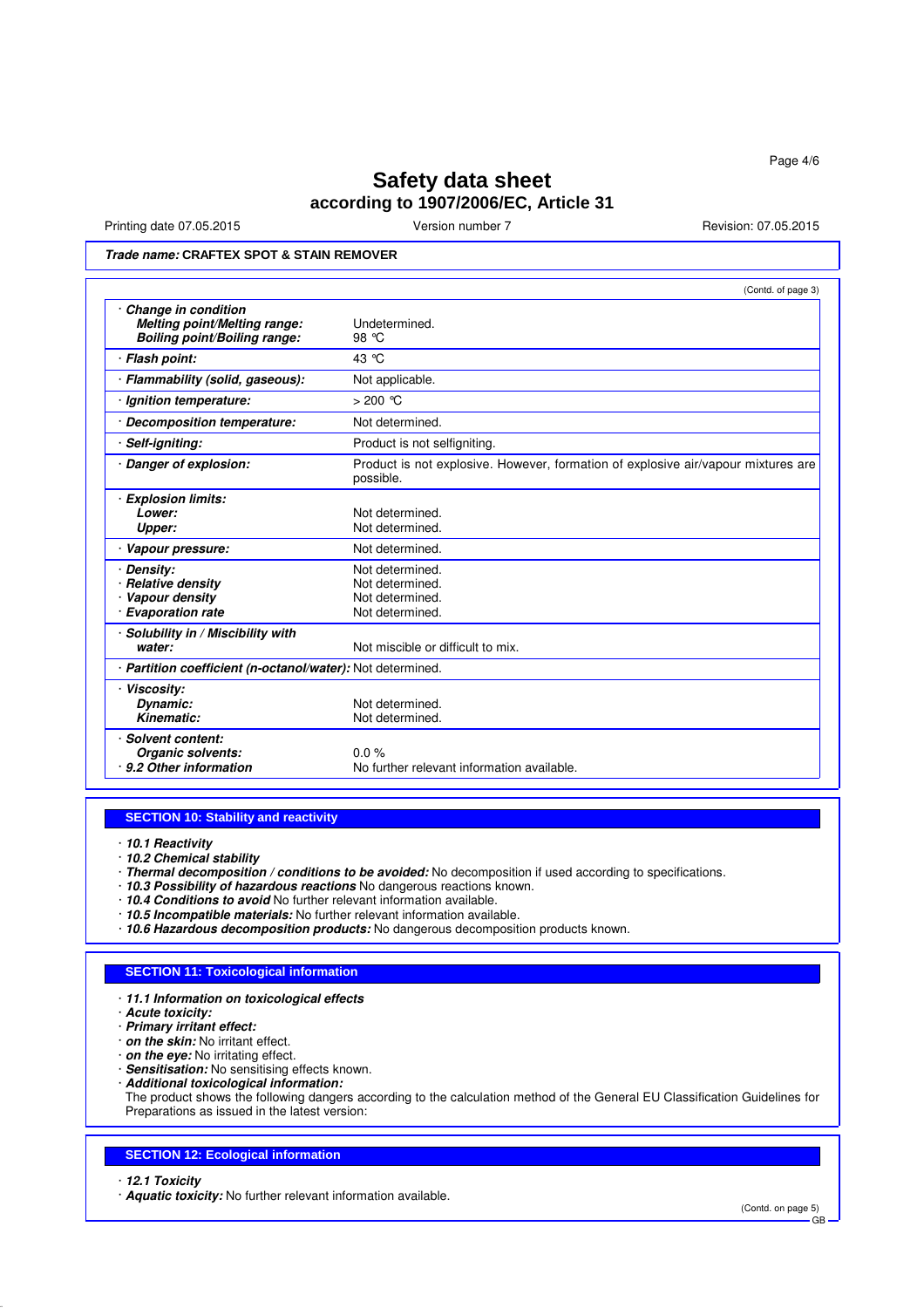Printing date 07.05.2015 Version number 7 Revision: 07.05.2015

(Contd. of page 4)

### **Trade name: CRAFTEX SPOT & STAIN REMOVER**

- · **12.2 Persistence and degradability** No further relevant information available.
- · **12.3 Bioaccumulative potential** No further relevant information available.
- · **12.4 Mobility in soil** No further relevant information available.
- · **Additional ecological information:**
- · **General notes:**
- Water hazard class 1 (German Regulation) (Self-assessment): slightly hazardous for water

Do not allow undiluted product or large quantities of it to reach ground water, water course or sewage system.

· **12.5 Results of PBT and vPvB assessment**

· **PBT:** Not applicable.

· **vPvB:** Not applicable.

· **12.6 Other adverse effects** No further relevant information available.

### **SECTION 13: Disposal considerations**

· **13.1 Waste treatment methods**

· **Recommendation** Must not be disposed together with household waste. Do not allow product to reach sewage system.

· **Uncleaned packaging:**

· **Recommendation:** Disposal must be made according to official regulations.

| <b>SECTION 14: Transport information</b>                                        |                                                                                                      |                           |
|---------------------------------------------------------------------------------|------------------------------------------------------------------------------------------------------|---------------------------|
| $\cdot$ 14.1 UN-Number<br>· ADR, IMDG, IATA                                     | <b>UN3295</b>                                                                                        |                           |
| 14.2 UN proper shipping name<br>$·$ ADR<br>· IMDG, IATA                         | 3295 HYDROCARBONS, LIQUID, N.O.S.<br>HYDROCARBONS, LIQUID, N.O.S.                                    |                           |
| · 14.3 Transport hazard class(es)                                               |                                                                                                      |                           |
| · ADR, IMDG, IATA                                                               |                                                                                                      |                           |
|                                                                                 |                                                                                                      |                           |
| · Class<br>· Label                                                              | 3 Flammable liquids.<br>3                                                                            |                           |
| · 14.4 Packing group<br>· ADR, IMDG, IATA                                       | III                                                                                                  |                           |
| · 14.5 Environmental hazards:<br>· Marine pollutant:                            | <b>No</b>                                                                                            |                           |
| · 14.6 Special precautions for user<br>Danger code (Kemler):                    | Warning: Flammable liquids.<br>30                                                                    |                           |
| · EMS Number:                                                                   | $F-E$ , S-D                                                                                          |                           |
| 14.7 Transport in bulk according to Annex II of<br>MARPOL73/78 and the IBC Code | Not applicable.                                                                                      |                           |
| · Transport/Additional information:                                             |                                                                                                      |                           |
| $·$ ADR<br>$\cdot$ Limited quantities (LQ)<br>· Excepted quantities (EQ)        | 5L<br>Code: E1                                                                                       |                           |
|                                                                                 | Maximum net quantity per inner packaging: 30 ml<br>Maximum net quantity per outer packaging: 1000 ml |                           |
| · Transport category<br>· Tunnel restriction code                               | 3<br>D/E                                                                                             |                           |
| · IMDG<br>· Limited quantities (LQ)                                             | 5L                                                                                                   |                           |
|                                                                                 |                                                                                                      | (Contd. on page 6)<br>GB- |